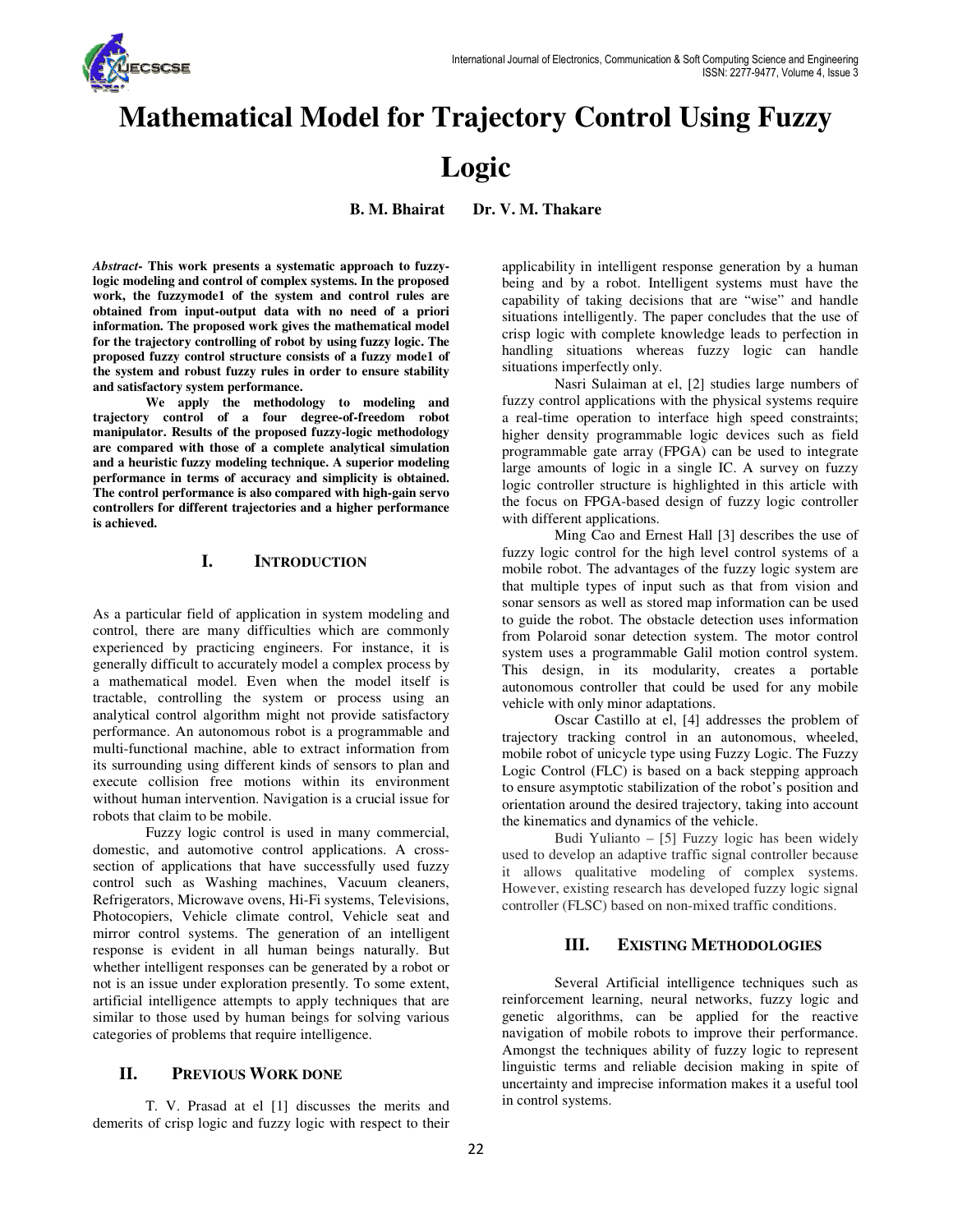

Fuzzy control systems are rule-based or knowledge-based systems containing a collection of fuzzy IF-THEN rules based on the domain knowledge or human experts. The simplicity of fuzzy rule-based systems, capability to perform a wide variety tasks without ex computations and measurements make it extensively popular among the scientists and researcher. based systems containing a collection of fuzzy<br>THEN rules based on the domain knowledge or human<br>perts. The simplicity of fuzzy rule-based systems,<br>pability to perform a wide variety tasks without explicit

### **IV. ANALYSIS AND DISCUSSIONS**

Robot modeling and control is a challenging problem with its intelligent aspects highly nonlinear and uncertain characteristics and real-time implementation difficulties. Nonlinearity, interactive dynamics parameters variation and other uncertainties in robotic systems prevent linear servo controller from providing a satisfactory performance specially in transient and high speed modes of operation. make it extensively<br>the scientists and researcher.<br> **ALYSIS AND DISCUSSIONS**<br>
modeling and control is a challenging<br>
simelligent aspects highly nonlinear and<br>
deteristics and real-time implementation<br>
linearity, interactiv

Robot control is more difficult when the robot has a contact with external forces. In **t**his case, control methods should generate compliant motion to balance external forces. Also they should be capable of adjusting to the dynamic changes of the environment. Fuzzy-logic adaptive force controllers have been developed as simple efficient techniques for flexible compliant motion (Kim. 1992) and grasping (Xu. 199 1 ). Although the idea of using fuzzy-logic mode1 of the manipulator dynamics in control loop was introduced in (Zhou, 1992), no systematic algorithm and detailed analysis and design procedure can be found in the literature. This is due to lack of concise fuzzy logic modeling algorithm. linear servo controller from providing a satisfactory<br>performance specially in transient and high speed modes of<br>operation.<br>Robot control is more difficult when the robot has a<br>contact with external forces. In this case, c ). Although the idea of using<br>ipulator dynamics in control<br>hou, 1992), no systematic<br>and design procedure can be<br>due to lack of concise fuzzy-

Intelligent systems must have the capability of taking decisions that are "wise" and handle situations intelligently. A direct relationship exists between the level of perfection in handling a situation and the level of completeness of the available knowledge or information or data required to handle the situation. Many implementations conclude that the use of crisp logic with complete knowledge leads to perfection in handling situations whereas fuzzy logic can handle situations imperfectly only. However, in the light of availability of incomplete knowledge fuzzy theory is more effective but may be disadvantageous as compared to crisp logic. Intelligent systems must have the capability of taking decisions that are "wise" and handle situations intelligently. A direct relationship exists between the level of perfection in handling a situation and the level of co

Fuzzy Decision Making FDM is a useful method of fuzzy control theory to implement different behavior of work. Within FDM, it may form the basis for the implementation of behaviors as modular building blocks for complex control by using the techniques of fuzzy control. The concepts of Fuzzy Decision Making theory found wide application in various areas such as robotics path planning, navigation and mission planning, it has the potential to benefit from the application of fuzzy logic to provide for soft decisions when there is the need for decision making under uncertainty.

#### **V. PROPOSED METHODOLOGY**

In proposed work attempt will be done to enhance mathematical tools to implement crisp logic and fuzzy logic functions with respect to their applicability in intelligent considering dynamics of robot. Intelligent systems must have the capability of taking decisions that are "wise" and execute situations intelligently. A direct relationship exists between the level of perfection in handling a situation and the level of completeness of the available knowledge or information or data required to handle the situation. generation by a robot for trajectory generation by<br>ing dynamics of robot. Intelligent systems must<br>capability of taking decisions that are "wise" and<br>situations intelligently. A direct relationship exists<br>the level of perf

The research will focus on mathematics involved in parameters of use of crisp logic and fuzzy functions so as the combination of complete knowledge leads to perfection in handling situations. Whereas fuzzy logic can handle situations in imperfection and uncertainty, enhanced mathematical tools are required in the light of availability of complete knowledge fuzzy theory and make it effective and advantageous as compared to available logic. information or data required to handle the situati<br>The research will focus on mathematics<br>parameters of use of crisp logic and fuzzy fun<br>the combination of complete knowledge leads t<br>in handling situations. Whereas fuzzy l

## **VI. POSSIBLE OUTCOME AND RESULT**

This work will help to enhance some of the Mathematical Aspects of Fuzzy Logic system Functions so as to improve the accuracy in Robot Trajectory Control. Mainly the dynamics of the system will be focused. Fuzzy logic system can lead to a best alternative for intelligent control. Fuzzy logic is based on many mathematical aspects. Hence fuzzy logic is essential for controlling trajectory robot as Mathematical model. The proposed control of robot trajectory is responsible for the obstacle avoidance of the robot while traveling through a map from a home point to a goal point. Mathematical Aspects of Fuzzy Logic system Functions so<br>as to improve the accuracy in Robot Trajectory Control.<br>Mainly the dynamics of the system will be focused. Fuzzy m can lead to a best alternative for intelligent<br>tizy logic is based on many mathematical aspects.<br>Ey logic is essential for controlling trajectory<br>athematical model. The proposed control of robot<br>s responsible for the obs

#### **CONCLUSION**

10. The trajection of the state of the state of making various by a robot by the state of the state of the state of the state of the state of the state of the state of the state of the state of the state of the state of This research is an opening to a new approach of fuzzy modeling and control: a systematic and algorithmic approach. The result is significant: we hypothesized and demonstrated that although "approximation" is inherited in demonstrated that although "approximation" is inherited in fuzzy modeling and control. We must employ new paradigms such as the fuzzy-logic approach if we demand paradigms such as the fuzzy-logic approach if we demand<br>simple and relevant interpretation and high accuracy and satisfactory performance, at the sametime. However our main conclusion is that this is possible only with the help of a systematic framework. Fuzzy logic system can lead to a main conclusion is that this is possible only with the help of<br>a systematic framework. Fuzzy logic system can lead to a<br>best alternative for intelligent control. Fuzzy logic is based on many mathematical aspects.

#### **FUTURE SCOPE**

This work includes very large applications of fuzzy logic for trajectory controlling of robot in future and in daily life.

#### **REFERENCES**

[1] Frank Hoffmann, "The Role of Fuzzy Logic Control in Evolutionary Robotics", Electrical Engineering and Computer Science Department, University, Od California,Berkeley.

[2] NasriSulaiman, Zeyad Assi Obaid, " FPGA Based Fuzzy Logic: Design and Applications – a Review", Member, IACSIT, M. H. Marhaban and M. N.Hamidon, IACSIT International Journal of Engineering and Technology Vol.1, No.5, ISSN: 1793-8236, December, 2009 [1] Frank Hoffmann, "The Role of Fuzzy Logic Control<br>Robotics", Electrical Engineering and Computer Scien<br>University, Od California,Berkeley.<br>[2] NasriSulaiman, Zeyad Assi Obaid, "FPGA Based Fuzz<br>and Applications – a Revie